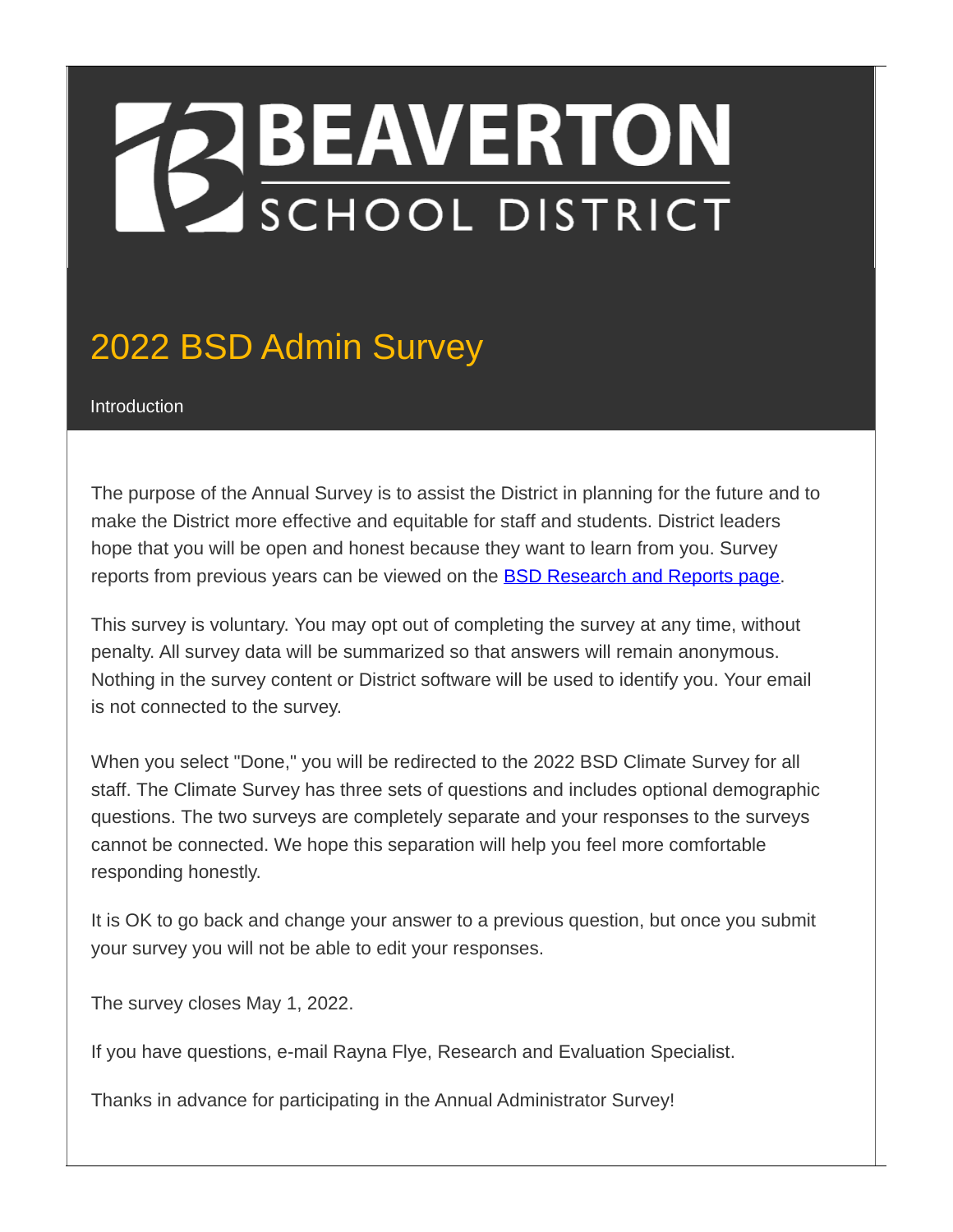# **EXPEAVERTON**<br>SCHOOL DISTRICT

### 2022 BSD Admin Survey

#### $\mathcal{D}$  Do you agree or disagree that...

|                                                                                                                             | Strongly agree | Agree | <b>Disagree</b> | Strongly disagree |
|-----------------------------------------------------------------------------------------------------------------------------|----------------|-------|-----------------|-------------------|
| I am well-informed about<br>what is going on in the<br>district.                                                            |                |       |                 |                   |
| I receive timely<br>communication from the<br>District (e.g. superintendent<br>emails, ParentSquare, Staff<br>Talk, video). |                |       |                 |                   |
| There are opportunities for<br>my voice to be heard in<br>district decision-making.                                         |                |       |                 |                   |
| My work supports the District<br>goal and the Strategic Plan.                                                               |                |       |                 |                   |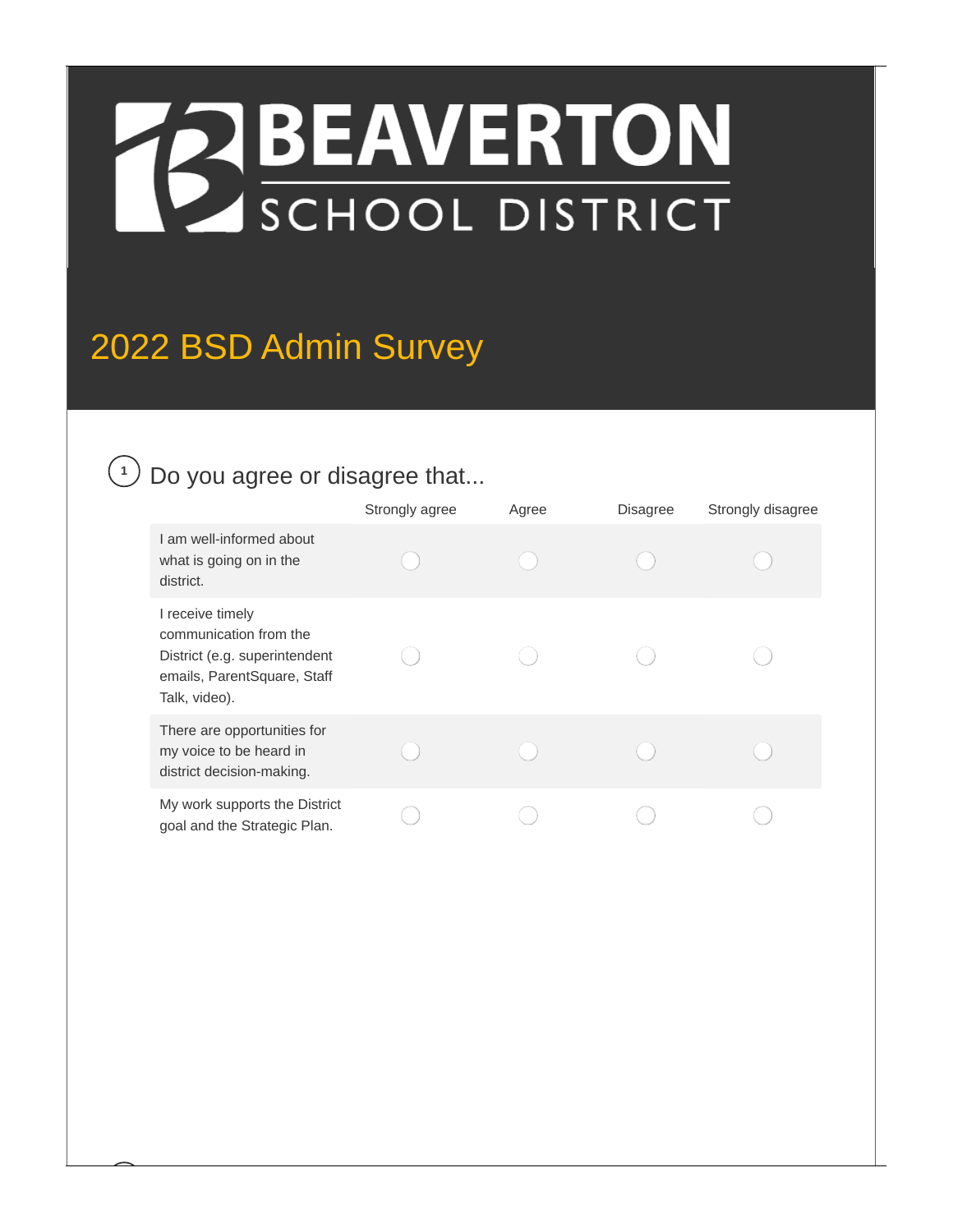#### Do you agree or disagree that... **2**

|                                                                                          | Strongly agree | Agree | <b>Disagree</b> | Strongly disagree |
|------------------------------------------------------------------------------------------|----------------|-------|-----------------|-------------------|
| I feel welcome and accepted<br>at my place of work.                                      |                |       |                 |                   |
| I feel supported in my work.                                                             |                |       |                 |                   |
| My work is valued.                                                                       |                |       |                 |                   |
| I generally feel safe at my<br>school or district department<br>this year.               |                |       |                 |                   |
| I have the knowledge and<br>skills to do my job well.                                    |                |       |                 |                   |
| My school or department has<br>the necessary technology<br>available to support my work. |                |       |                 |                   |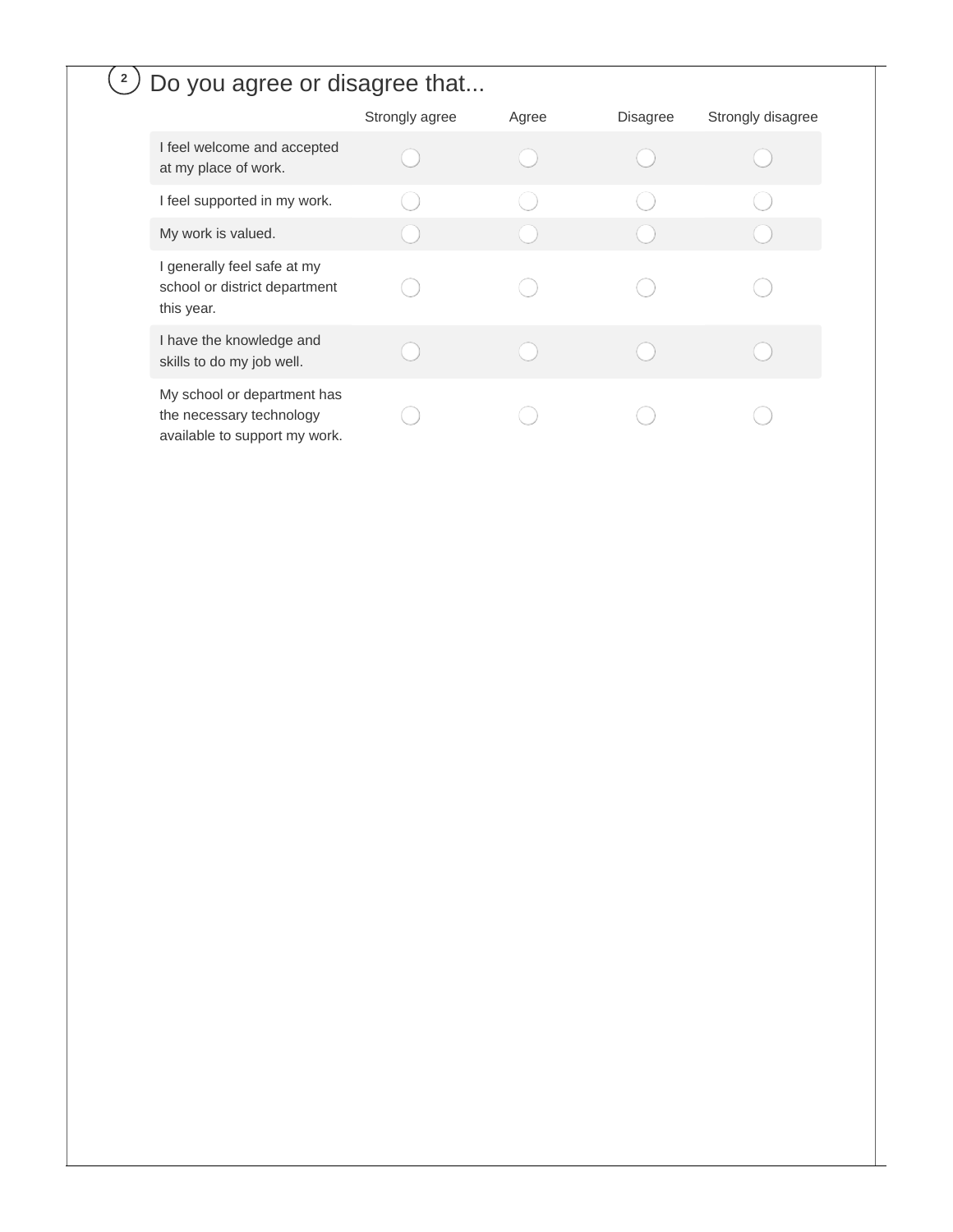# **BEAVERTON**

### 2022 BSD Admin Survey

District Comments--Optional

While comments are optional, this is a chance for you to share your views without being identified.

Please avoid including details that may make your response identifiable. For example, writing "This is my first year as principal of Bayside High School" makes it easy to identify the writer of the comments.

District leaders will receive a copy of the comments sent separately from the rest of the survey responses so that no one will be identified based on other responses.

If you do not wish to leave any comments, select the "next" button to continue.

There are many ways that the District communicates with staff **3**(e.g., Superintendent emails, ParentSquare, Staff Talk, video). Please share any suggestions you have about how to improve Beaverton School District communication.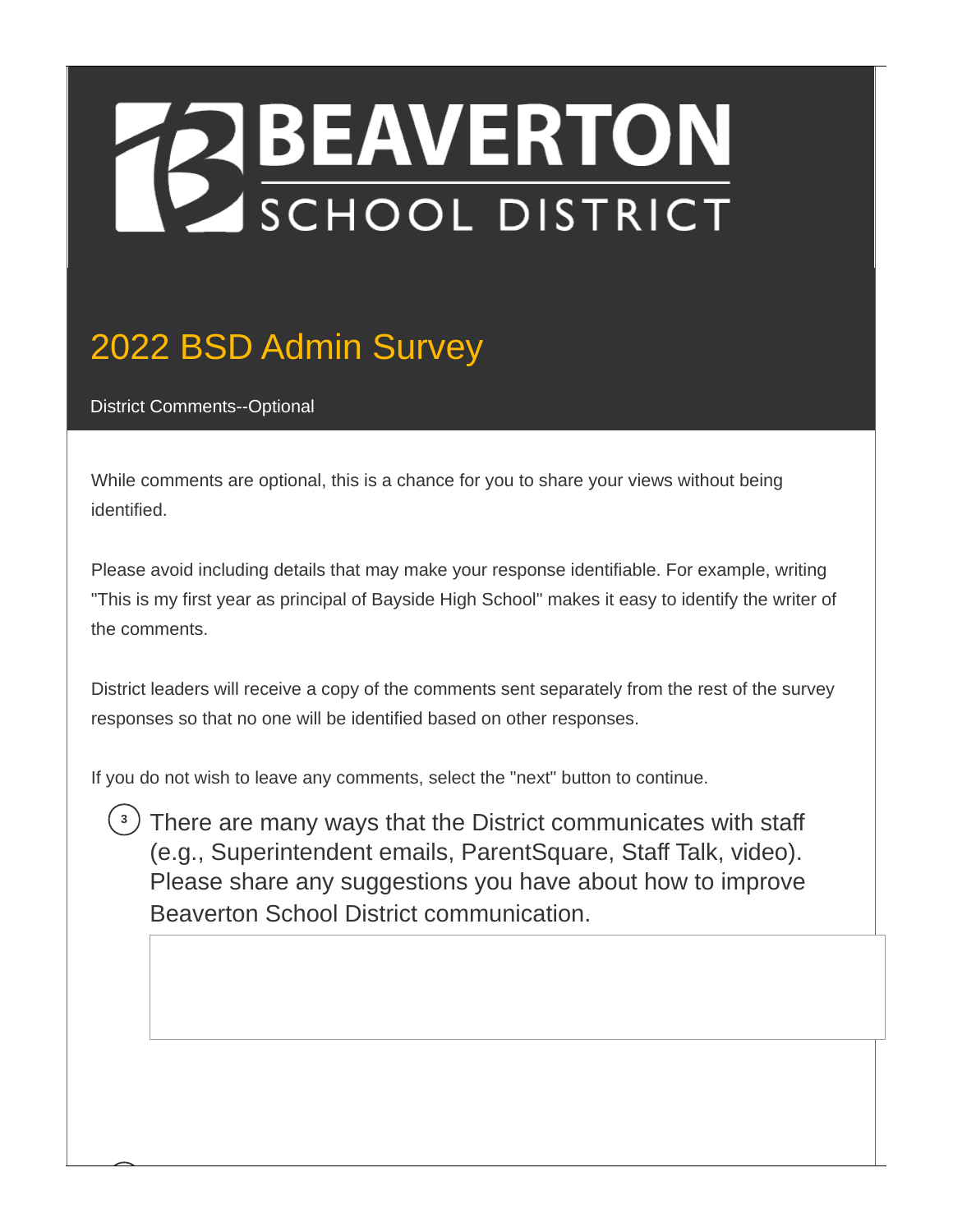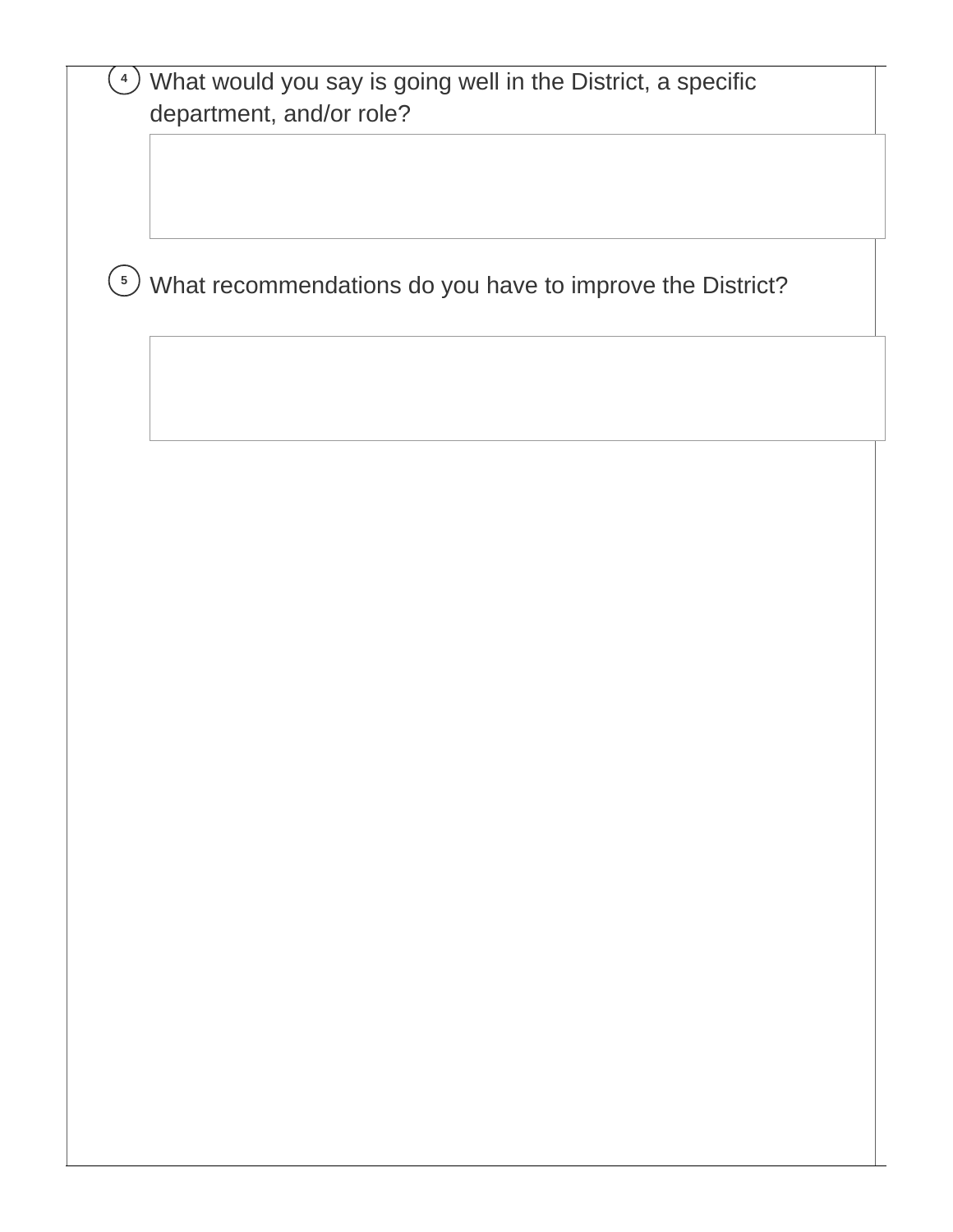

### 2022 BSD Admin Survey

Do you work in a school? \* **<sup>6</sup>**

 $\bigcap$  Yes  $\bigcap$  No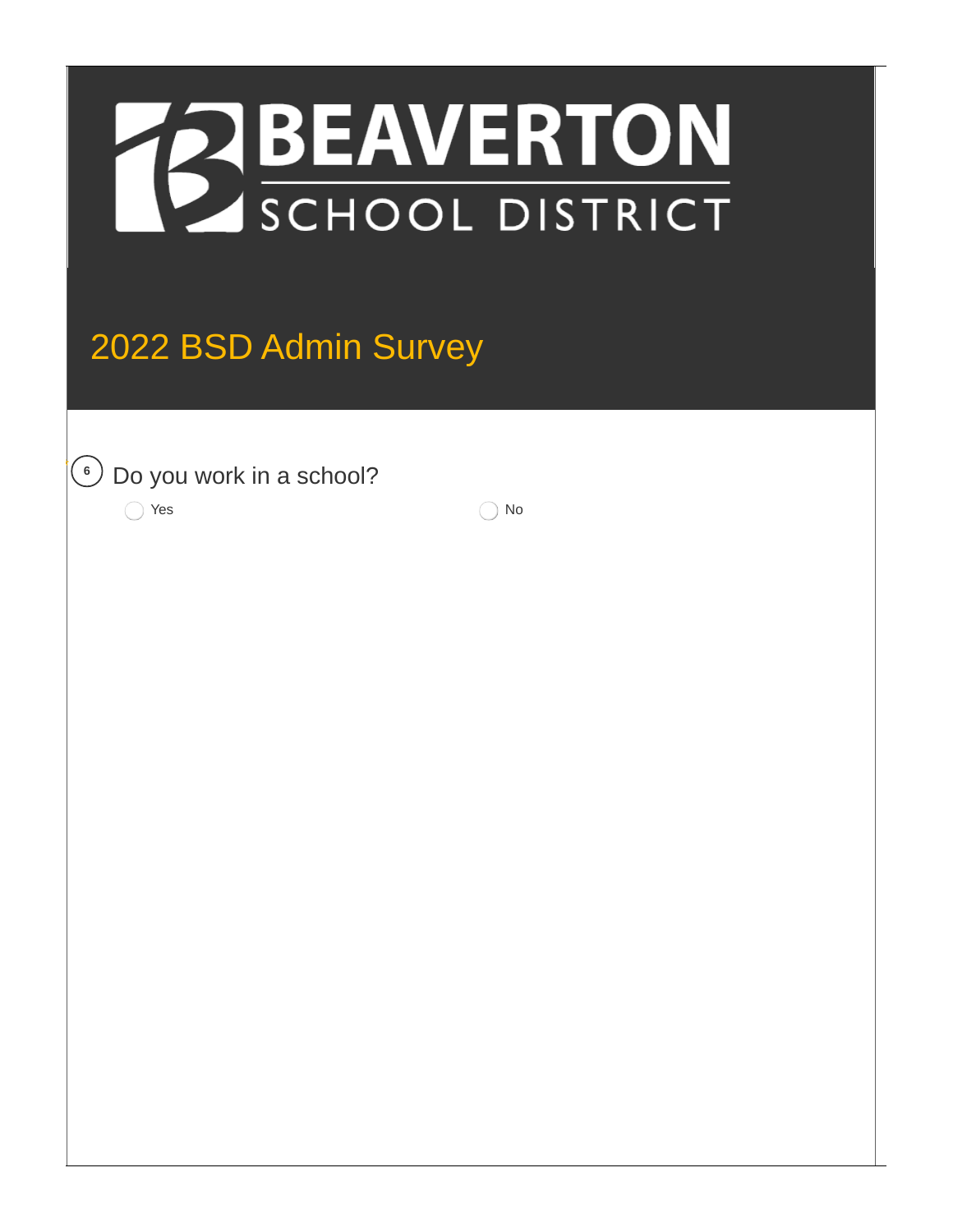

### 2022 BSD Admin Survey

<sup>7</sup>) I have easy access to data to identify student learning needs and monitor student growth.

Strongly agree

Disagree

Agree

Strongly Disagree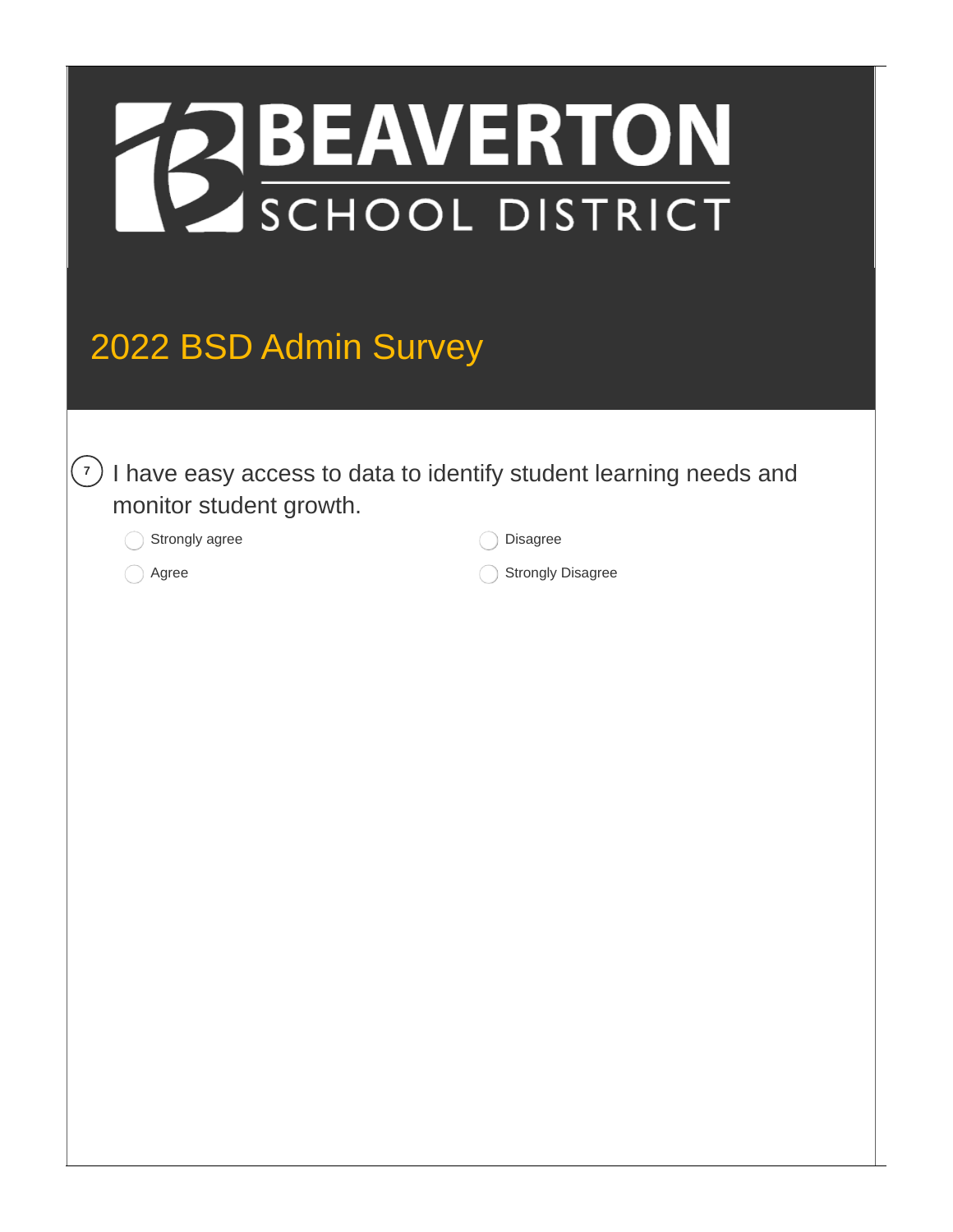

### 2022 BSD Admin Survey

Workplace Satisfaction

#### Anti-Bias Anti-Racist (ABAR) **8**

|                                                   |                                                                                                                                    | Not at all        | Slightly | Somewhat | Quite | Extremely |  |
|---------------------------------------------------|------------------------------------------------------------------------------------------------------------------------------------|-------------------|----------|----------|-------|-----------|--|
|                                                   | How valuable was<br>the anti-bias anti-<br>racist professional<br>development<br>provided this year?                               |                   |          |          |       |           |  |
|                                                   | How effective<br>has the district<br>been in helping you<br>advance anti-bias<br>anti-racist work in<br>your<br>school/department? |                   |          |          |       |           |  |
| Overall, I am satisfied with my work environment. |                                                                                                                                    |                   |          |          |       |           |  |
|                                                   | Strongly agree<br>Disagree                                                                                                         |                   |          |          |       |           |  |
|                                                   | Agree                                                                                                                              | Strongly disagree |          |          |       |           |  |
| 10                                                | What grade would you give your own school or department for the<br>quality of its work?<br>B<br>A<br>C                             | F<br>D            |          |          |       |           |  |